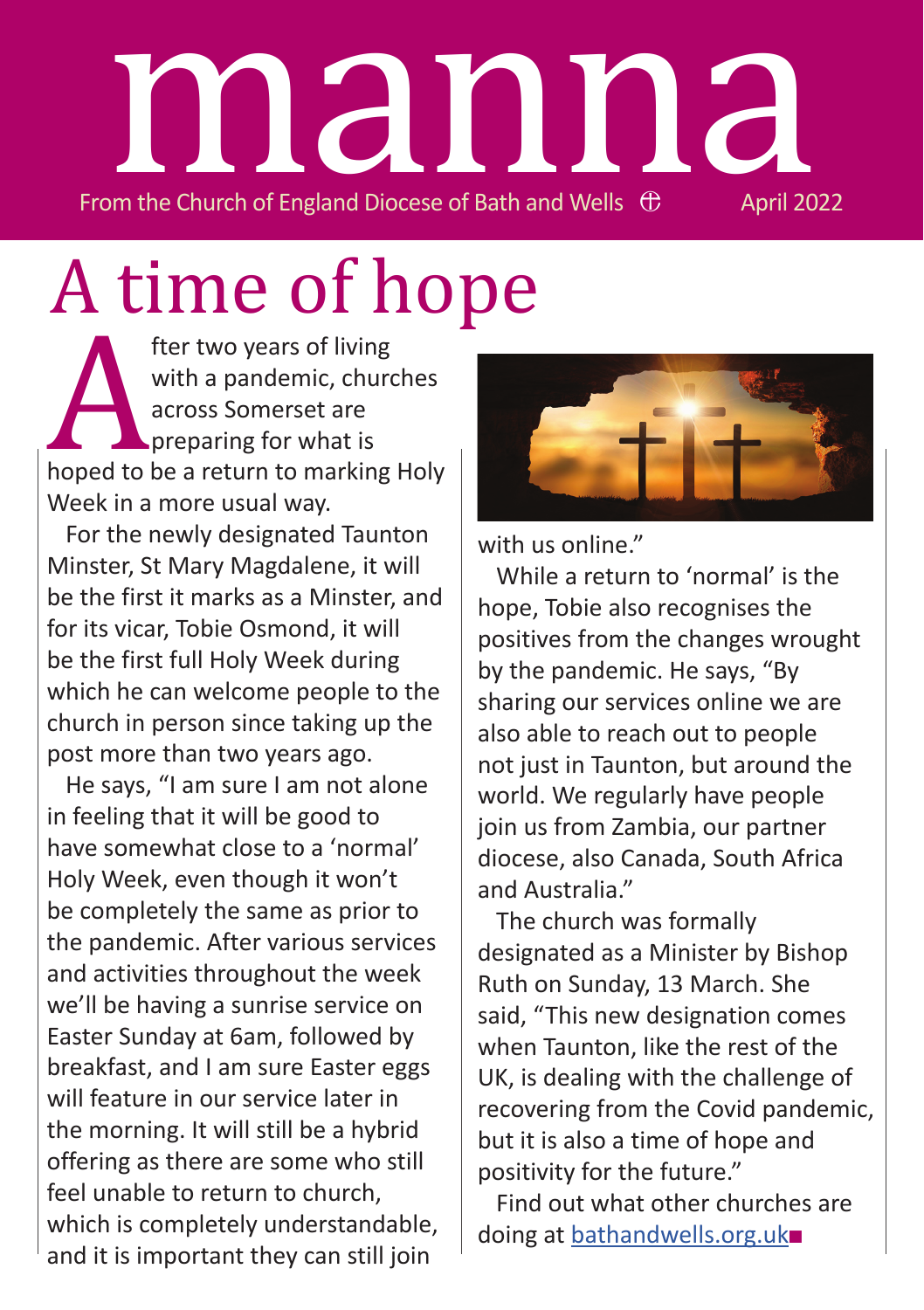### News in brief

#### Prayers & support for Ukraine

Churches across Bath and Wells have been praying for Ukraine and for peace. Many are open for those who wish to have a quiet moment of prayer or to light a candle, others have been holding prayer vigils. Locally church communities are working closely with aid agencies to raise money and support those in need in Ukraine and refugees from the conflict, including St Mary's Bridgwater and St John's, Yeovil. Bath Abbey showed a very visible sign of support, lighting up in blue and yellow■





View from the top Steeplejacks assess the damage

Work is underway to repair the spire of St Thomas', Wells. The church hit the headlines when two and a half metres of the spire plus its two and a half metre long weather vane came down during Storm Eunice.

Revd Claire Towns saw the whole thing. She said, "We were just really shocked this happened, but equally feel very thankful that nobody was hurt"■

#### Platinum celebrations

From 2 to 5 June this year we will celebrate Her Majesty, The Queen's Platinum Jubilee. HOPE Together is working with others to help churches mark the occasion and, in particular, to celebrate the Queen's 70 years of faith and service. There are a range

of ideas and resources provided for communities, schools, churches and youth organisations. A website celebrating the Queen's faith and service focuses on six ways to mark the occasion; celebrate, sing, gift, learn, service and invite. Find out more at theplatinumjubilee.com■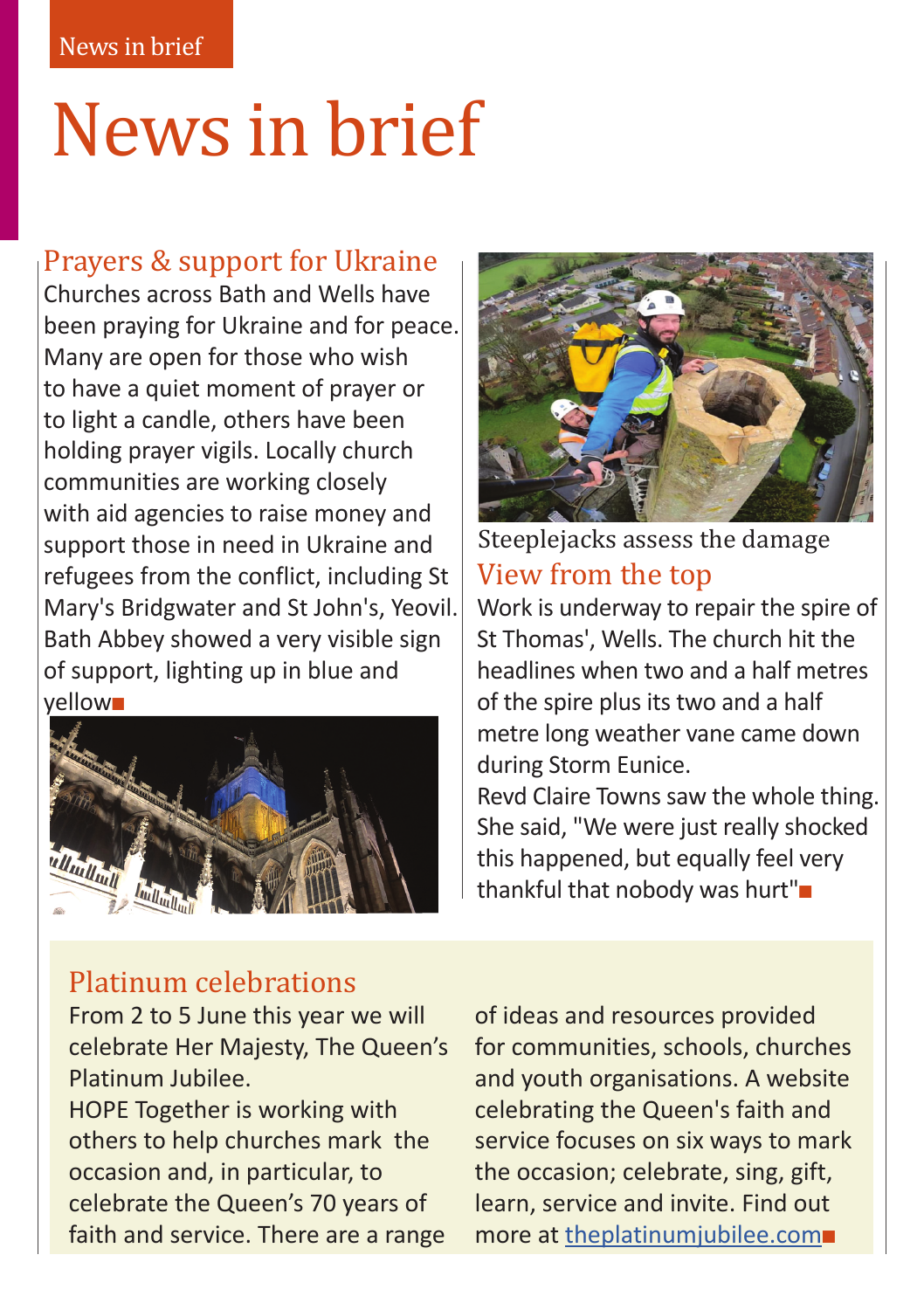Bishop's Letter

### Hope in turbulent world

day when we begin a period of<br>reflection and penitence, and<br>remember our mortality. Those<br>of us receiving the ash crosses on<br>our foreheads today will hear these write this on Ash Wednesday, a day when we begin a period of reflection and penitence, and remember our mortality. Those of us receiving the ash crosses on words: 'Remember that you are dust and to dust you shall return…'

We have been invited us to set this Ash Wednesday aside to pray for peace in Ukraine. It would be easy for us to point the finger at those we hold responsible for such atrocity and yet we need to recognise that all of us carry responsibility for our own failures to live as peacemakers and reconcilers. Not one of us is perfect and Lent offers us an opportunity for honest realism and a chance to repent and seek forgiveness.

As you read this we will be approaching the end of Lent, and Easter will be in sight. Much will have happened in the world since I wrote it. Two years ago, I was praying for the world caught up in the early throes of a pandemic. Who could have known that we would still be living with the virus and how much life would have changed? Today I am joining in the prayer and fasting for countries at war. Where will we be as we enter Holy week and approach

Easter? What might be the outcome for Ukraine, Russia, ourselves?

And yet that is the very heart of faith. We do not know what the future holds but we do know the One who holds us. The fact is that God so loved the world that when He sees us in our greatest need, at our most threatened, He comes to be with us. To share the pain and give Himself fully, even to the point of death. And the story of Easter tells us that death is not the end. That life is found through the death of the Saviour.

I don't know what your experience of these last couple of years has been. I expect many of us carry the scars of loss. Pain and death are not things we can avoid. And neither did Christ. The hope He offers us is that they are not the end of the story but rather the beginning. Hope can be ignited and life restored through the faithful following in the footsteps of the One who loves us.

It does not mean that all will be wonderful. It won't stop wars. But it does mean that hope, forgiveness and new starts can be found as we look to follow Christ's example.